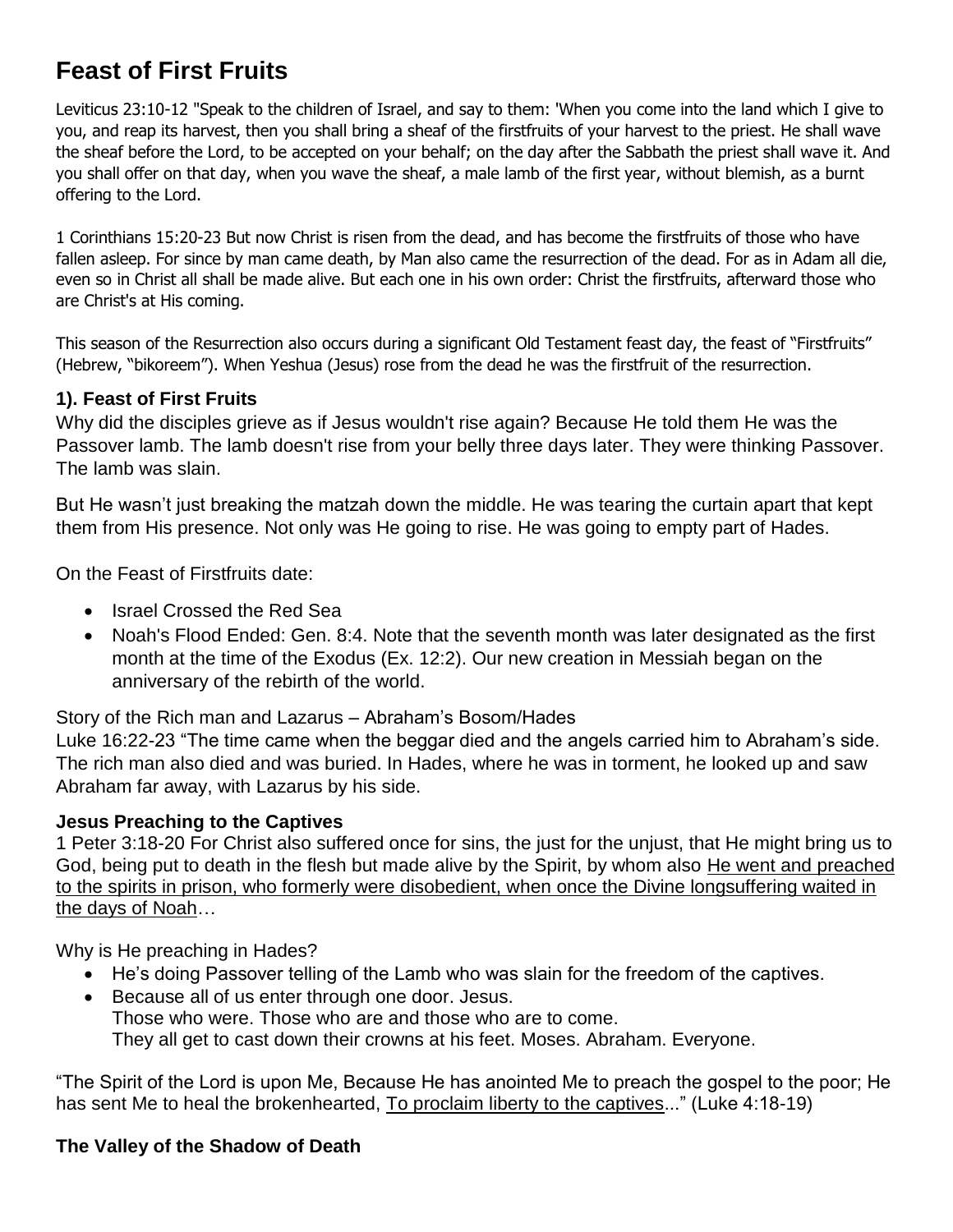The ultimate purpose of Passover is to destroy death. He was slain from the foundation of this world, to that end.

1 Corinthians 15:25-26 For He must reign till He has put all enemies under His feet. The last enemy that will be destroyed is death.

2 Timothy 1:9-10 who has saved us and called us with a holy calling, not according to our works, but according to His own purpose and grace which was given to us in Christ Jesus before time began, but has now been revealed by the appearing of our Savior Jesus Christ, who has abolished death and brought life and immortality to light through the gospel,

Revelation 20:14 Then Death and Hades were cast into the lake of fire. This is the second death.

Revelation 21:4 And God will wipe away every tear from their eyes; there shall be no more death, nor sorrow, nor crying. There shall be no more pain, for the former things have passed away."

#### **Greatest Understatement Ever**

Matthew 27:50-54 And Jesus cried out again with a loud voice, and yielded up His spirit. Then, behold, the veil of the temple was torn in two from top to bottom; and the earth quaked, and the rocks were split, and the graves were opened; and many bodies of the saints who had fallen asleep were raised; and coming out of the graves after His resurrection, they went into the holy city and appeared to many. So when the centurion and those with him, who were guarding Jesus, saw the earthquake and the things that had happened, they feared greatly, saying, "Truly this was the Son of God!"

This is history and well-known history so they don't really go into great detail Secondly, the guy who wrote it is hiding in his room while it's going on. But with Passover as our context, we can piece it together pretty easy.

The earthquake opens the door for Jesus into the Bosom of Abraham. "The people walking in darkness have seen a great light; on those living in the land of deep darkness a light has dawned." For the first time light has invaded the darkness of Hades. Jesus arrives, his skin shredded from the lash, holes in his hands, feet and side. He's been beaten and bloodied and hardly looks human except to the prophets who saw him like this.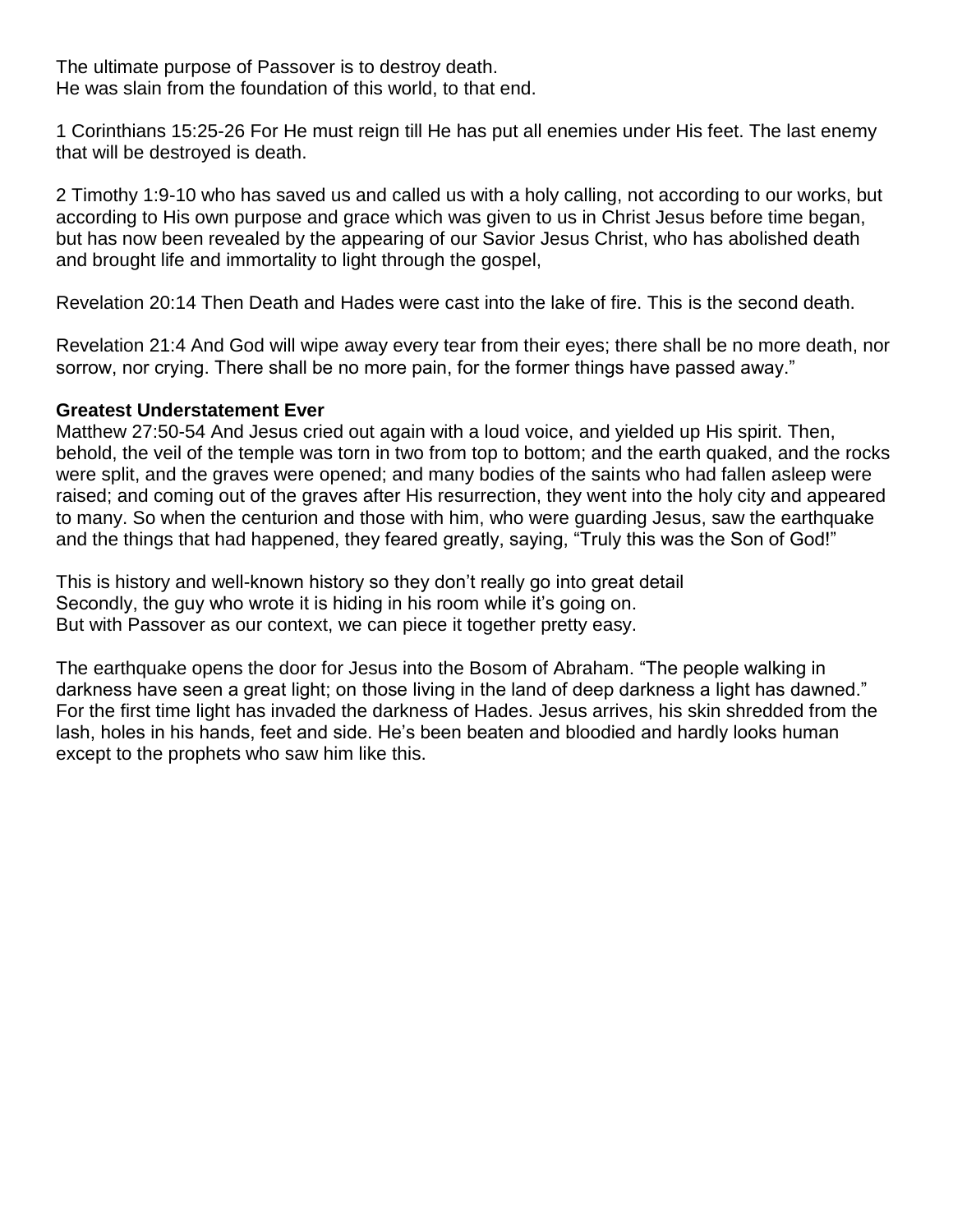# **2). Jesus fulfilled 353 prophecies – All those prophets are in the room**

He's on a mission. To fulfill a 4,000-year-old promise. Imagine when Eve saw Him walk into that dark place where she had thought of her failure for millenniums. Everyone recognizes her and Adam. They are the cause of every death.

"As promised, that snake has been crushed, for you and every woman who came after you. Death no longer holds victory over you. There is a new garden with only one tree and no serpents. Now tell them who I am."

- A synagogue isn't like a church. It's not a sermon. It's a discussion. The room is filled with the prophets who declared 353 prophecies that Jesus fulfilled.
- John the Baptist Behold the Lamb of God who takes away the sin of the world.
- Adam and Eve We walked with Him in the garden.
- Moses. He was the one that made my face shine.
- Shadrach... This is the one who walked with us in the fire.
- David would remember his vision: They pierced My hands and My feet; I can count all My bones. They look and stare at Me. They divide My garments among them, and for My clothing they cast lots.
- Isaiah would say He is the one born of a virgin: Surely He has borne our griefs and carried our sorrows; Yet we esteemed Him stricken, smitten by God, and afflicted. But He was wounded for our transgressions, He was bruised for our iniquities; The chastisement for our peace was upon Him, And by His stripes we are healed. All we like sheep have gone astray; We have turned, every one, to his own way; And the Lord has laid on Him the iniquity of us all.
- Jeremiah would say the Messiah would be born of a virgin, a descendant of David, both God and Man, and would make a new covenant.
- Jonah would talk of Jesus being dead for three days, then coming back to life to preach repentance.

It's a three-day long sermon so that millions who have longed to worship Jesus can finally do it.

But eventually it has to end because Jesus has a job to do. He's the real High Priest.

Ephesians 4:7-12 But to each one of us grace has been given as Christ apportioned it. This is why it says: "When he ascended on high, he took many captives and gave gifts to his people." (What does "he ascended" mean except that he also descended to the lower, earthly regions? He who descended is the very one who ascended higher than all the heavens, in order to fill the whole universe.) So Christ himself gave the apostles, the prophets, the evangelists, the pastors and teachers, to equip his people for works of service, so that the body of Christ may be built up

It's the Feast of First Fruits. Every family brings a portion of their harvest to the priests. It was forbidden to eat from the crop until this portion had been offered. The priests have all got up early and went into the fields to offer the wave offering. They hold up sheaves of barley and wave them toward heaven to thank God for His provision that will come this year.

*Matthew 27:51-53 The earth shook, the rocks split and the tombs broke open. The bodies of many holy people (saints) who had died were raised to life. They came out of the tombs after Jesus' resurrection and went into the holy city and appeared to many people.*

These saints of old are the first harvest, they have been waiting for this moment when they could walk with God in their purpose.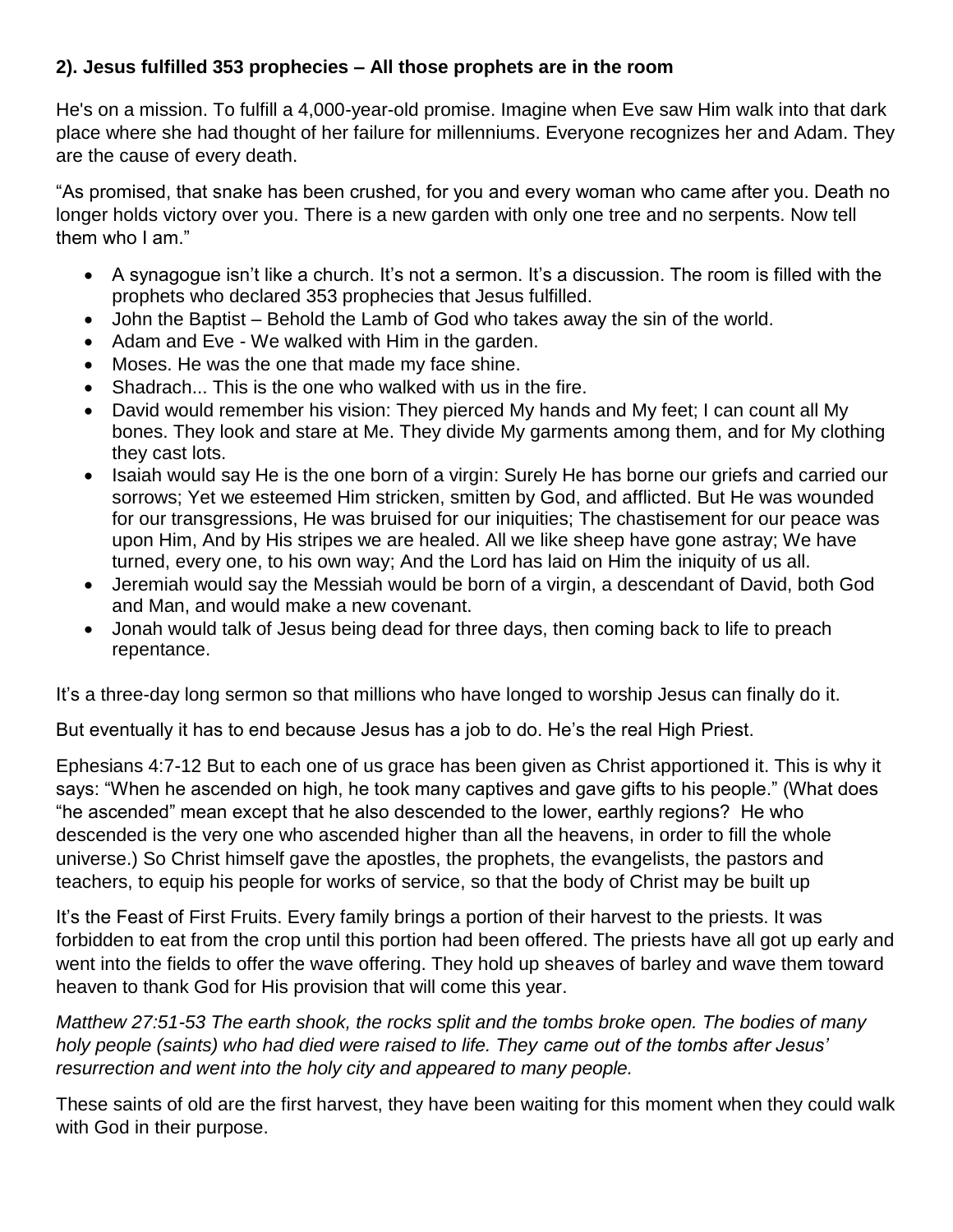When Jesus stepped out of the grave, the graves stones on the Mount of Olives began to shake, as dead men walked around Jerusalem on their way to heaven with Jesus.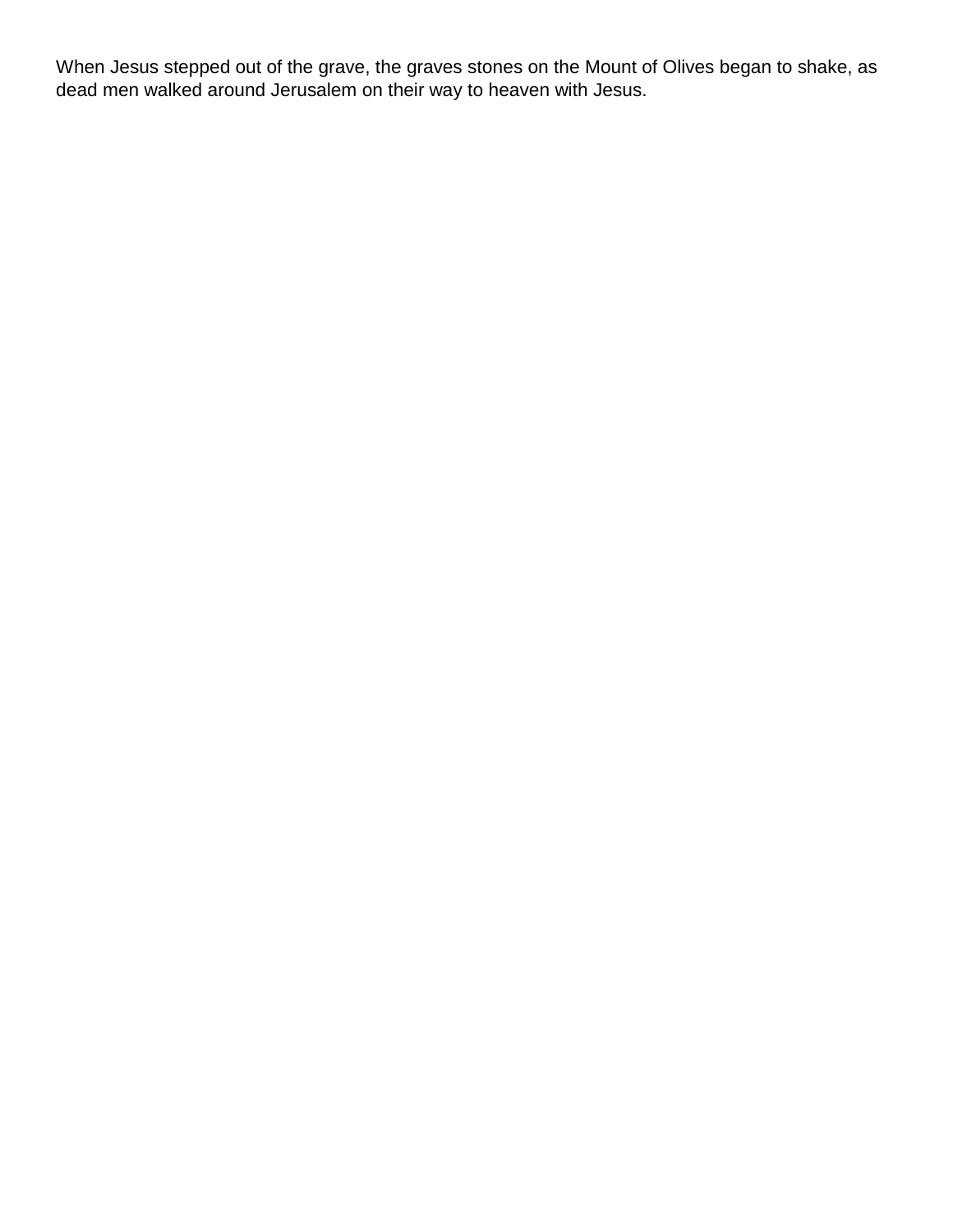# **3). Into The Fields**

*Matthew 27:51-53 The earth shook, the rocks split and the tombs broke open. The bodies of many holy people (saints) who had died were raised to life. They came out of the tombs after Jesus' resurrection and went into the holy city and appeared to many people.*

The verse says that saints were appearing to people. How did they recognize Moses and the rest of them to know they were saints? They have been dead for so long and they just met Jesus. They can't stop preaching.

Thousands of priests are in the field. They're waving sheaves of barley. For the first time millions of dead people are in the field and they're waving back.

They just told their kids the story of Moses and Joshua and Jericho and suddenly there's an earthquake and rocks are falling and dead people are walking around them.

All they have is barley in their hands.

They feel a tap on their shoulders as Levi and Aaron say "not that way". Put your back into it.

Joshua is on the steps shouting choose this day.

And Jesus and Moses are leading them like they just came out of Egypt.

Jesus stays in the cemetery long enough to tell Mary, "Don't touch me I haven't gone to the Father yet." He has to present the firstfruits wave offering, but He waits because they aren't the only first fruits. Mary and the disciples are firstfruits, and He wants them to know he will be right back.

1 Corinthians 15:20 But Christ has indeed been raised from the dead, the firstfruits of those who have fallen asleep.

See, He's the real high priest and all the dead people are his wave offering that he is taking into the field to present to His father and then He will bring them into heavens

Picture Exodus 12 as the host of the Lord leave Egypt for the promised land. Ex 12:41-42 And it came to pass at the end of the four hundred and thirty years—on that very same day—it came to pass that all the armies of the Lord went out from the land of Egypt. The host is leaving Hades for Heaven.

Whatever your picture of resurrection day is, you are under selling it. Don't just think Jesus rising. Think of Jesus leading all the saints out of Hades. It's not one grave opening. It's a million graves opening. It's not one stone rolling away. It's an earthquake. It's walking dead meets the Exodus. The Egyptians gave these people anything they wanted to get them to leave, imagine how the Jews who crucified Jesus felt.

And everyone is glorified, with one agenda, revealing Jesus.

That's what Passover is about. It's a celebration. It's the birthday of every saint who ever lived. I was saved the second Friday of August 1979, but my spiritual birthday is the Feast of First Fruits, so is yours, so is every saint. We are risen with Christ.

That's why Passover is the one meal you shouldn't neglect. It's the feast He wants to eat with you so you can brag on Him. This is his body. This is his blood. This is his bitter suffering. This is the cup he chose to drink for all of us. So I will drink it and remember him.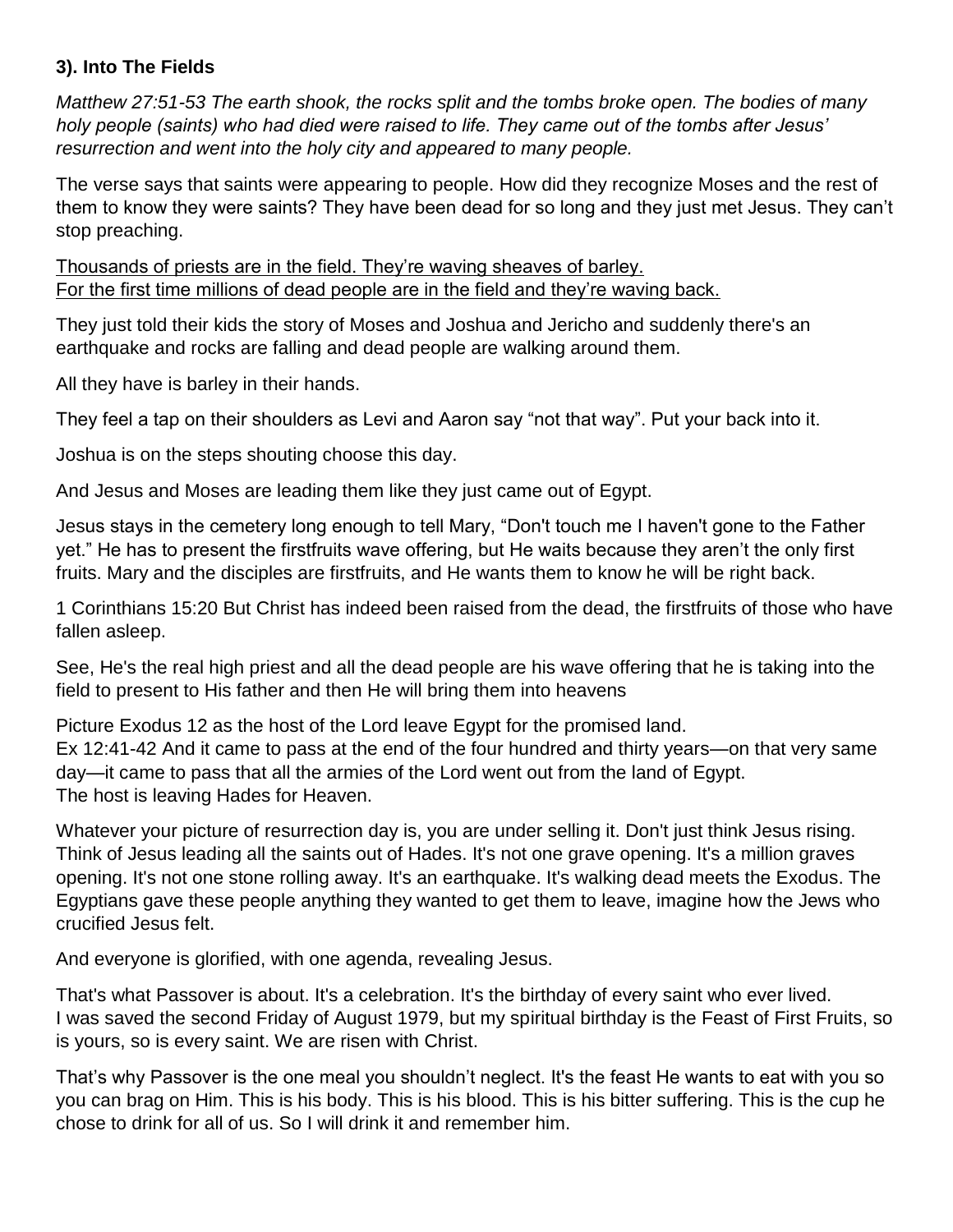Passover is the one time of year we must forget that we are all unique. Passover is never about what "someone" did back then. It's about what happened to "me" in Egypt and in the Garden of Eden, etc. Passover isn't a history story, it's a realization that you are in the story and the story is about you. There is one man/woman and they need a Savior. That one person is you. You need a Savior. Nothing else is more relevant.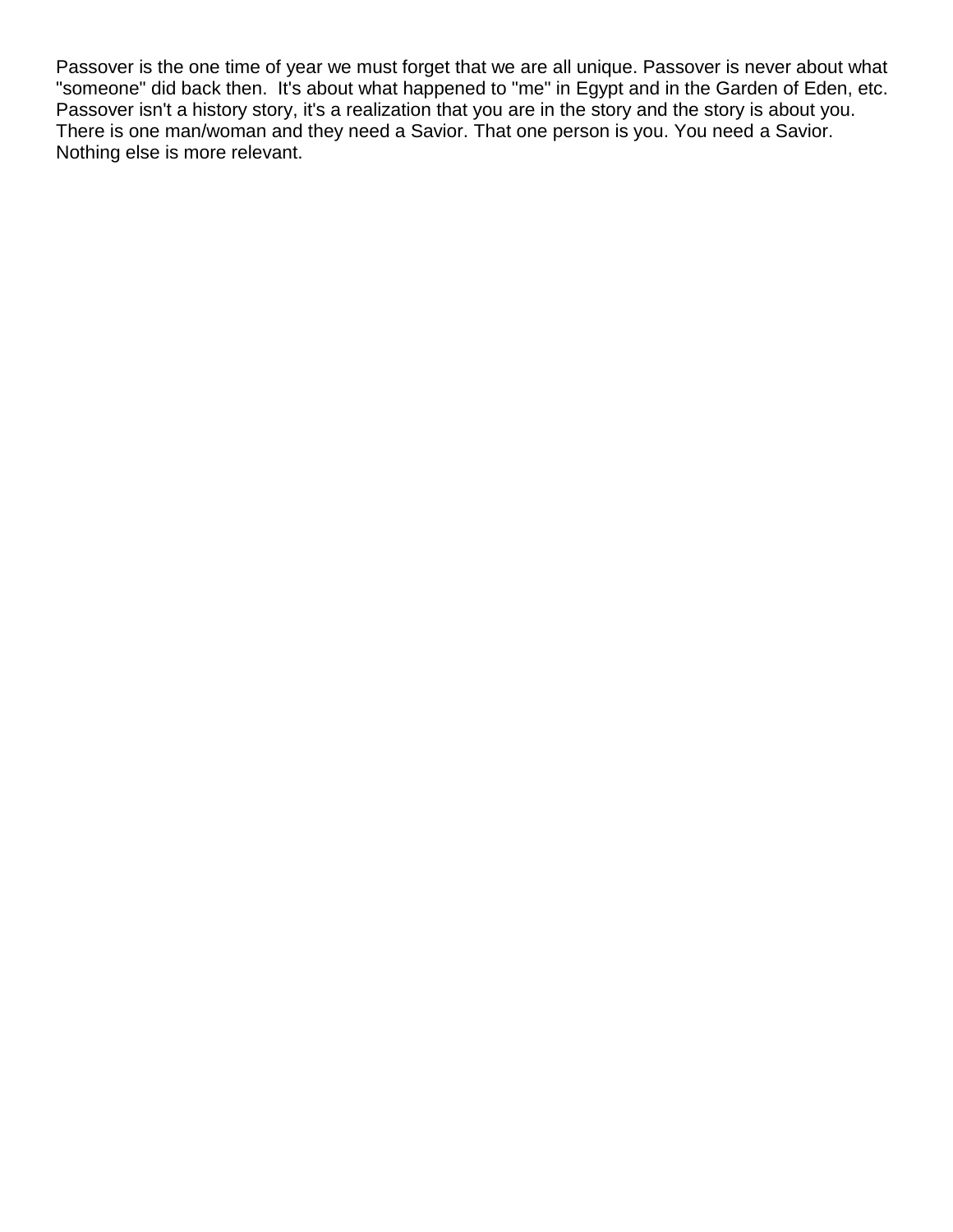#### **4). Pentecost**.

We wonder why thousands were saved at Pentecost a month or so later and why a great revival broke out that led to persecution.

Just when they finally go the walking dead out of their minds, they have to come back for the feast of Pentecost. What do they see in the streets?

Jews running amok speaking foreign languages and they have "tongues of fire above their head" – that man has Fire shooting out of his heads.

You killed Jesus.

Repent and be baptized? Yes please.

### **Not Repetition – Deeper Revelation**

Revelation 1:1a The revelation (the revealing) of Jesus Christ,

In the prophetic books like Revelation there are trumpets, and bowls and dragons, and beasts and antichrists, and creatures covered with eyes – but the book is about \_\_\_\_\_\_\_\_\_\_\_ Every shadow is the revealing of Jesus Christ

On the road to Emmaus the disciples who had spent every day with Jesus for 3 years, didn't recognize him until He broke the bread the same way he had at the last supper just days before Revealing Jesus. Didn't our hearts burn within us

Revelation 4:6-8 In the center, around the throne, were four living creatures, and they were covered with eyes, in front and in back...Each of the four living creatures had six wings and was covered with eyes all around, even under its wings. Day and night they never stop saying: "'Holy, holy, holy is the Lord God Almighty,' who was, and is, and is to come."

These creatures are the sentinels, the ones standing watch over heaven and earth who shout out "11:00 and all is well". But they have eyes everywhere so they can see everything all at once. They are saying, "We just looked again. We see God and we see everything else. In all of space and time there is still no one and like him. He stands alone. He is holy."

They never stop looking and never stop declaring this. They are not being repetitious. They declare and then they look again and are constantly discovering some new aspect of God. They never stop because every time they look, they see something new.

Passover and all of the yearly feasts of the Lord are built to help us receive the testimony of the creatures and of the elders. Look closer. Look longer.

Romans 11:33 O the depth of the riches both of the wisdom and knowledge of God! how unsearchable are His judgments, and His ways past finding out!